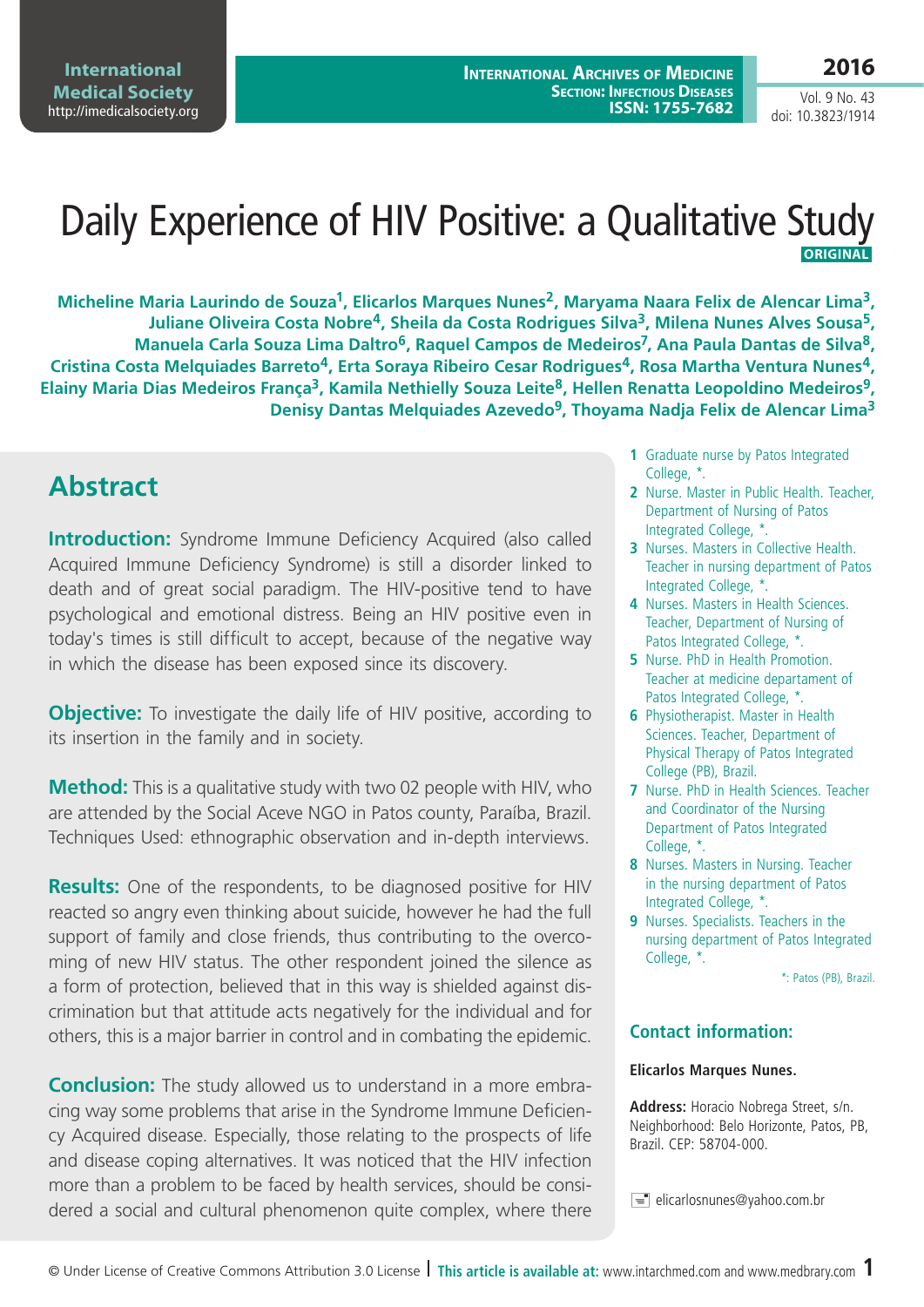Vol. 9 No. 43 doi: 10.3823/1914

**2016**

is a very large discrimination holders and a lot of lack of knowledge on the part the population of this infection, meriting the use of new methodological approaches.

**Keywords** Qualitative study; HIV/SIDA; Carriers Experience.

### **Introduction**

The Syndrome Immune Deficiency Acquired - SIDA has the agent of human immunodeficiency virus - HIV as its etiological agent. The virus affects the immune cells of our body, preventing the immune system's protective function of the human being, thus leaving it susceptible to attack of infectious agents. SIDA is still one of the serious problems of global public health and it is termed as a global epidemic affecting all continents, with a rapid spread in the population.

Given the seriousness of the disease it is necessary rapid and effective responses covering the economic resources needed for the maintenance of public health, spreading the disease to the knowledge and understanding of the population, political, social and psychological resources that face a problem with such magnitude. The person living with HIV and its family can live personal and social dramas in everyday life, because of prejudice, the paradigm, the fear of death, the loneliness and the silence that the carrier tends to adhere because of the prejudice that unfortunately still exists in society and with the carrier's own syndrome [1].

According to the latest Epidemiological Bulletin of the Ministry of Health (base year 2010), in Brazil. Were reported in the System of Notfiable Diseases Information (SINAN), 608,230 SIDA cases, accumulated from 1980 to June 2011, 397, 662 (65.4%) were male and 210,538 (34.6%) were female [2].

Prejudice and discrimination experienced by people living with HIV in their personal and social spaces trigger silent about the positive diagnosis for HIV, this silence tends to be adhered as a form of defense, and this attitude acts negatively for the individual and for others, this is a major barrier in control and in combating the epidemic, making difficult the appropriate support, care and treatment of SIDA and its diagnosis. Positive sera avail themselves of this silence as a measure of protection and prevention of discrimination, because they fear that such attitude can result in social exclusion. The need to maintain silence often creates in the positive sera the condition of does not have someone to share their doubts, fears, anxieties about their health condition, which puts them in a vulnerable situation because they feel isolated and different from the rest of society [3].

The way to cope with the disease begins with the very acceptance of the pathology from the individual infected, through communication and easy access to information for the understanding of the syndrome, provided in a clear and easily understandable, considering the capacity for learning of each person and its limitations. These forms of communication influence the attitude of understanding from the infection for both the carrier and for his family, and along with family support these actions contribute to adherence to treatment.

With the clarification of what is SIDA the individual will understand that it is in today's times, with the use of cocktails (group of medicines used to treat HIV) it lost its lethality turning into a chronic, manageable disease. With psychosocial support the carrier of the condition will feel valued and not excluded by society, understood and less discriminated, thus contributing in a very significant way to the better adherence to treatment [4].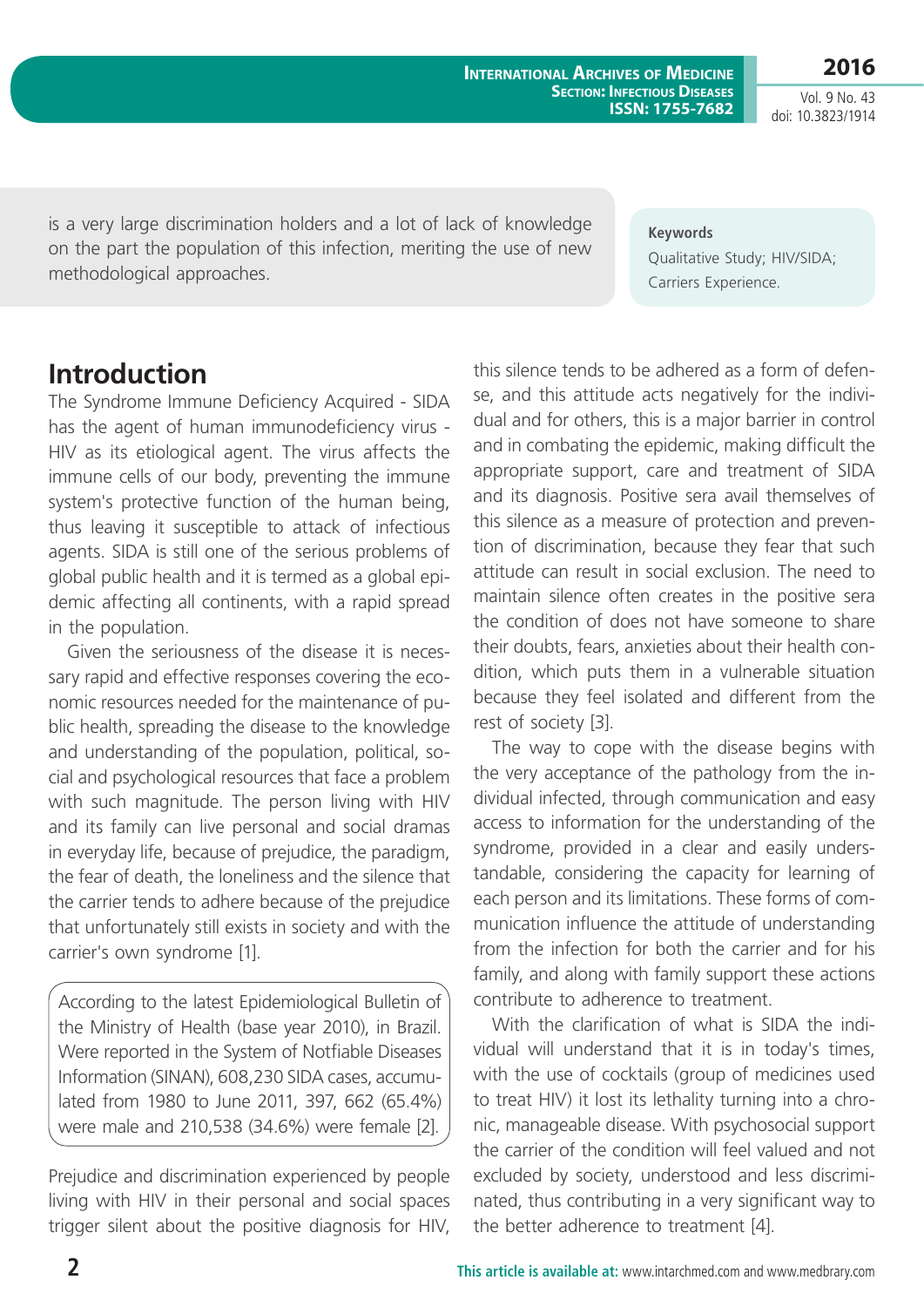**2016**

Social support is essential to human life, especially in periods of transition and change, when of course are necessary adaptations and the individual goes through stressful situations [5].

According to the Ministry of Health personal patient bias also has great influence to the noncompliance of treatment and non-acceptance of the disease, if there is no professional intervention of health for the advice and guidance of the importance of treatment, the course of the disease leads the serious damage, compromising from the wearer's health to the spread of resistant virus by the population, thus reducing the possibilities to control the pathology [6].

Universal access to antiretroviral therapy (HA-ART) has resulted in a significant reduction in morbidity and mortality rates from SIDA. The care of people living with HIV/SIDA involves great challenges. Thirty years since the first cases of SIDA in Brazil, actually we are living with a disease that has a specific treatment, without having experienced the high mortality rate that marked the beginning of the epidemic. On the other hand, with the increase in survival, quality of life of people living with HIV/SIDA have gained increasing importance [2].

The Ministry of Health recommends that health professionals, in disclosing HIV diagnosis, especially when positive, offer emotional support and guidance that help to alleviate the anxiety and answer questions. Among these guidelines, it is important to differentiate between HIV and manifestations of SIDA, availability of treatment and its offer for National Health System and the steps to be taken to avoid the possibility of HIV transmission [7].

Counseling is an important step and should always be performed before and after the test, thus highlighting the emphasis of compliance with treatment, the importance of it, direct the client for monitoring by a multidisciplinary team, which can a joint, offer support for coping with the disease and adherence to chemoprophylaxis, thus covering all needs and difficulties encountered in the situation of a positive diagnosis for HIV. Family participation is of paramount importance to adherence to treatment, thereby contributing to the physical and mental balance of the HIV carrier [8].

Given the above came the following questions: How is HIV carrier experience before his family and society in which it is inserted? What has changed after the discovery of the disease? Who supports him/her?

The relevance of this study is justified because the HIV virus, more than a problem to be faced by health services, should be considered a social and cultural phenomenon quite complex, in which there is a very large discrimination with carriers and much lack of knowledge by the public about this infection, meriting the use of new methodological approaches.

Thus, this study aimed to identify new elements that contribute to better contextualize the HIV infection and the experience of its sufferers, especially to identify the issue of social exclusion, in order to provide new insights for the formulation of public policies that promote equity, in this context it aims to investigate the daily life of HIV positive patient, according to its insertion in the family and in society.

## **Methods**

The present study had a qualitative approach and was conducted with people living with HIV in the city of Patos, Paraíba (PB), Brazil, which are attended by the NGO Social ACEVE that develops social work, among them the HIV/SIDA program.

Qualitative research has, as the main source, the environment, where the researcher has direct contact as much as environment as the object of study, considered the need for field work [9]. This research differs from quantitative because it not prioritize statistical data and thus consider the interpretation of the phenomena and the attribution of meaning.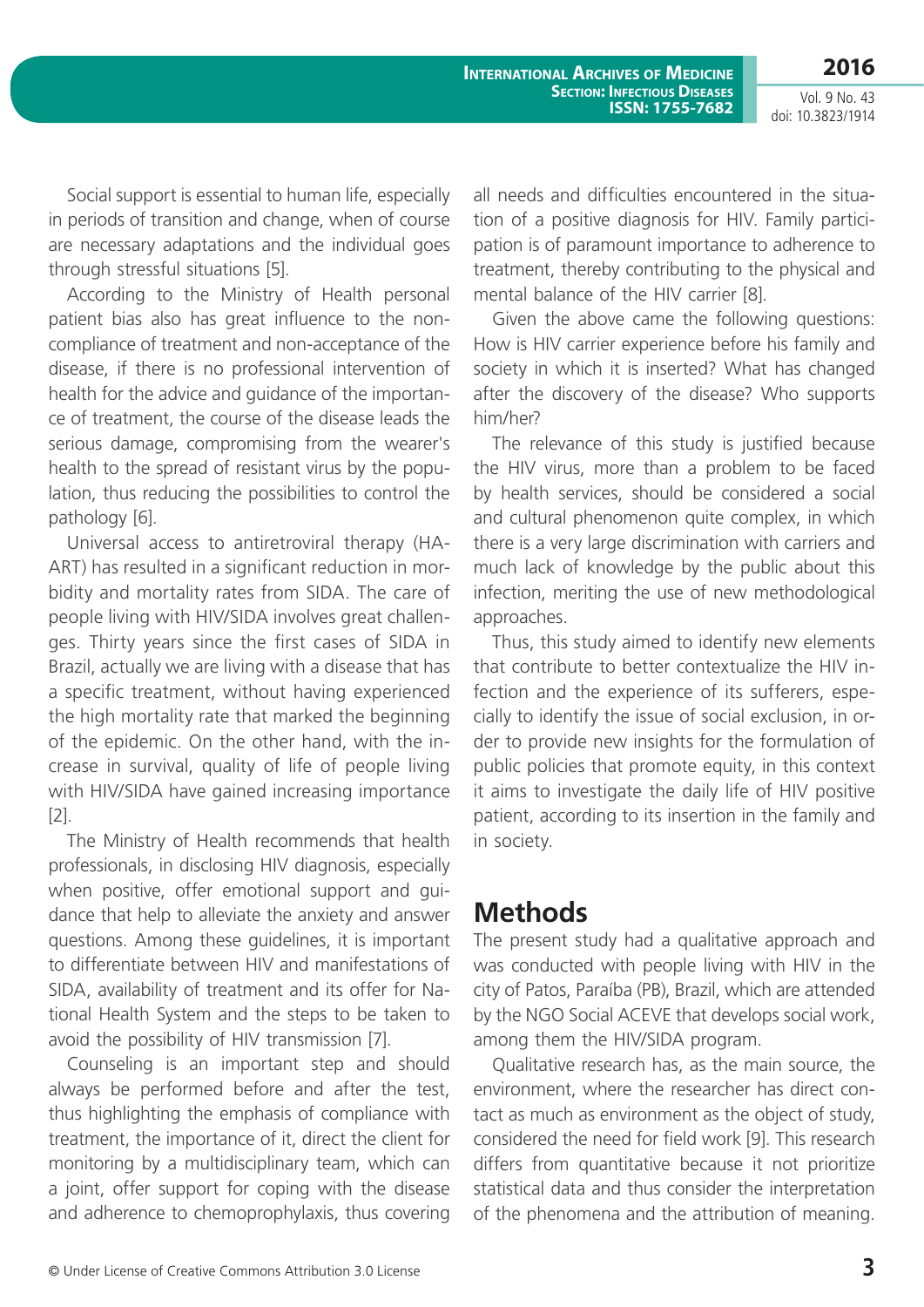The study included only two [02] people with HIV followed at NGO ACEVE social in Patos-PB therefore, there were [07] people being together, these two [02] came to death before the interview consolidation and three [03] refused to participate in the research.

Participants who agreed to participate the research signed a Consent Form Free and Clarified - CFFC, according to the following inclusion criteria: Having HIV virus and been accompanied in the NGO, accept to participate the study after clarification related to the research [10].

The study was conducted using a semi-structured interview guide containing subjective questions previously prepared by researcher contemplating the proposed objective.

After the project was approved by the Ethics Committee, with opinion number 912470 data were collected through interviews, on days and times previously established, according to the availability of respondents. The researcher has to make the interviewee feel free to make his/her story, because the underlying wealth to these lines is irreplaceable in terms of source of information [11].

We must encourage him to tell everything in detail, their fears, their anxieties of non-inductively way. In addition to the textual wealth of speech, shines in the eyes of the researcher, a specific individual, a member of a complex and rich culture should also be considered.

### **Results and Discussions**

#### **Ethnographic observation**

It is presented here the results of ethnographic observation step held at the NGO Social ACEVE in Patos-PB, and some general comments from interviews with people living with HIV attended in that service.

The observation period was from January to March 2015, contemplating the morning hours (7am to 11am). This stage of the research aimed to know the operation of the service for the care of HIV carriers in the unit above.

The results described herein are the result of ethnographic observation and informal conversations with social volunteers of the NGO Social ACE-VE and in-depth interviews with people living with HIV attended in this NGO. The researcher with a comparative look, fed by vast literature searches, can get away from his own universe to set him in sociological and cultural terms. To draw any conclusions of its material, it becomes necessary to place his subjects in a social and historical context. And to complete this interpretation, going from the particular to the general, he creates an ethnographic account. The author adds that without this "context" (a type of representative post ipso facto), the "qualitative" does not add much to the academic reflection [12].

#### **Interviews in deep with sera positive for HIV**

The participants were two adults, been one man (fictional name of Antônio) and a woman (fictional name of Madalena), aged from 30 to 55 years, one of them in drug treatment process (anti-retroviral) for at least two years, and the other does not make any kind of treatment. Participants are monitoring in the NGO Social ACEVE the city of Patos-PB, the interviews were conducted in the period from January to March 2015.

The interviews were recorded and lasted forty (40) minutes to One (01) hour. From the (02) interviews, one was held at the Regional Hospital of Patos and the other at the NGO. Both were previously scheduled and informed by the coordinator of the NGO social program.

The main difficulty encountered in the period of the interviews was the fact that it is a subject still very controversial and that there is a lot of prejudice for own carriers, so few attended the NGO refused to participate in the study.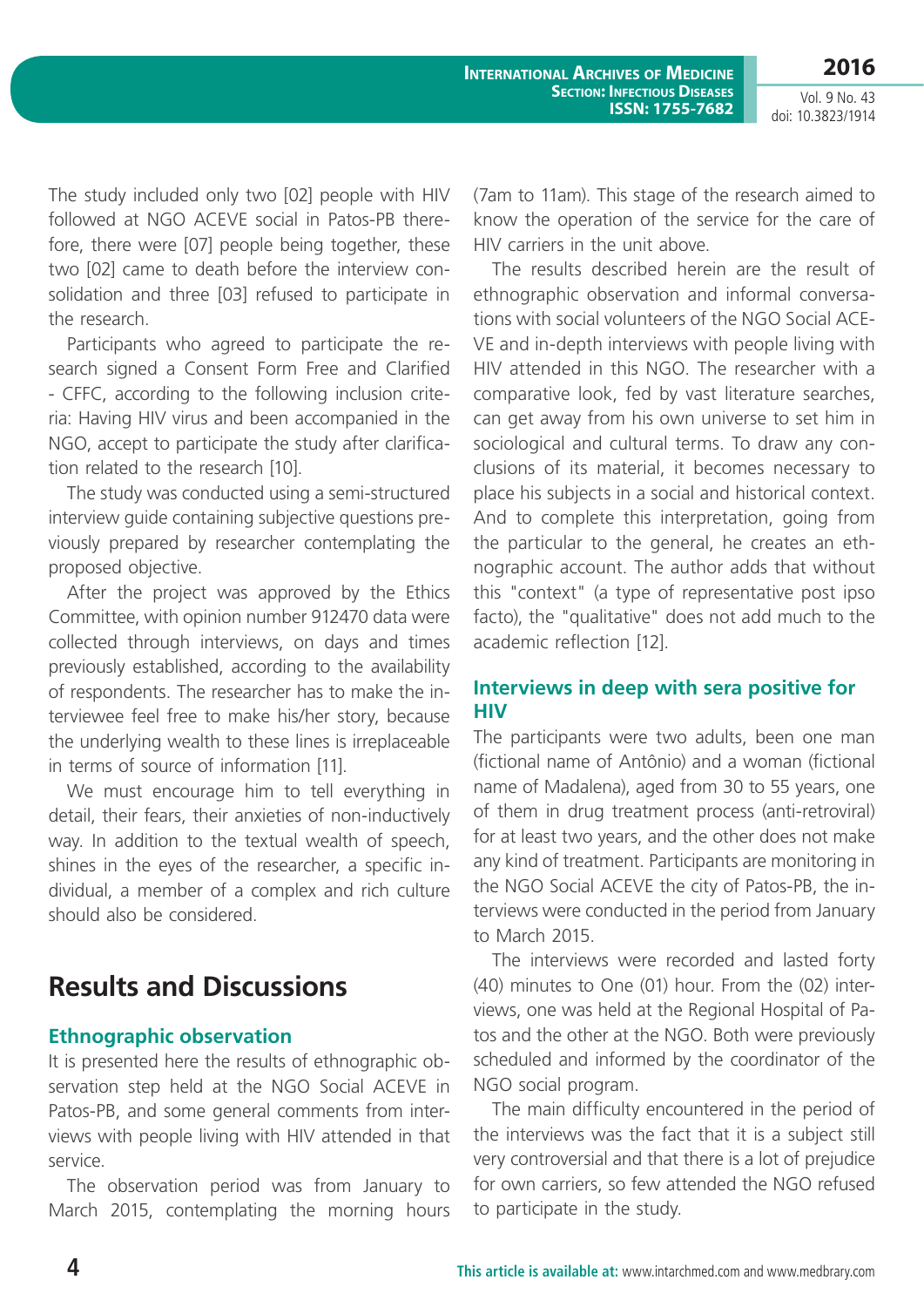Vol. 9 No. 43 doi: 10.3823/1914

**2016**

To facilitate the interpretation of the data and maintain the anonymity of the interviewees, the names have been changed by codenames as guide Minayo, Assis and Souza [13].

#### **Categories**

Now the results that were emerged from the speeches of HIV carriers in the interviews will be presented, together with ethnographic observation with respect to everyday experiences of HIV positive. These data were organized into the following categories: "Discovery of Disease"; "Feelings to find the disease"; Changes in life after the disease "; "Fears"; "Family and friends reaction"; "Preconception"; "Plans for the future".

#### **Discovery of Disease**

By questioning the respondents about how he was discover (d) to be HIV positive, the answers are completely different, because one of the participants showed signs and symptoms while the other showsed no symptoms, making it an asymptomatic carrier. Thinking until she is no virus carrier.

*It was a warmth in the blood, the blood boiling on fire, retching, diarrhea a lot, and lack of appetite, a lot, got sick, went to the hospital from there, and the doctor disabused me, sent me to Campina Grande, from Campina I was sent to João Pessoa, from Joao Pessoa they turned me to Campina Grande again, then the Doctor who helped me soon demanded me these exams, required me these tests, then when there was as tomorrow I did, the other day I got the tests and was proved that I had* 

Antônio, 54 years.

*I discovered when I had my youngest girl, at last pregnancy, did prenatal but I just found in time to have her in the maternity, did all prenatal and never consisted anything, just came already present at the time to have a girl, in childbirth*  Madalena, 32 years.

Note the difference in the way in which the respondents discovered they were HIV positive, one was through signs and symptoms and the other at the time of giving birth through a quick test at the hospital.

After the discovery of being HIV positive, the woman is faced with personal, family and social difficulties. Lives with the anguish of the silence, hiding the diagnosis in an attempt to keep the marriage and family relationship or even to be a mother [14].

The Ministry of Health recommends that health professionals, to disclose HIV diagnosis, especially when positive, offer emotional support and guidance to help alleviate anxiety and answer questions. Among these guidelines, it stands out as important the difference between HIV and manifestations of SIDA, availability of treatment and its bid for National Health System and the cares to be taken to avoid the possibility of transmission and spread of HIV [2].

The Ministry of Health recommends conducting the HIV test, with advice and consent to all pregnant women at the first prenatal visit. Determines further that, whenever possible, the HIV serology is repeated, at the beginning of the third quarter, aiming at maternal and child health, with emphasis on prevention of vertical transmission to the newborn. When the testing is not performed during the prenatal, it must occur at birth, through the rapid test [15].

#### **Feelings to Discover the Disease**

On being questioned about how they felt upon discovering the disease, one of the respondents show an angry way, who thought up to take his own life, the other respondent due to her lack of knowledge about the disease received the news in a normal way, without showing any concern or fear, taking advantage of the silence and rejection of pathology.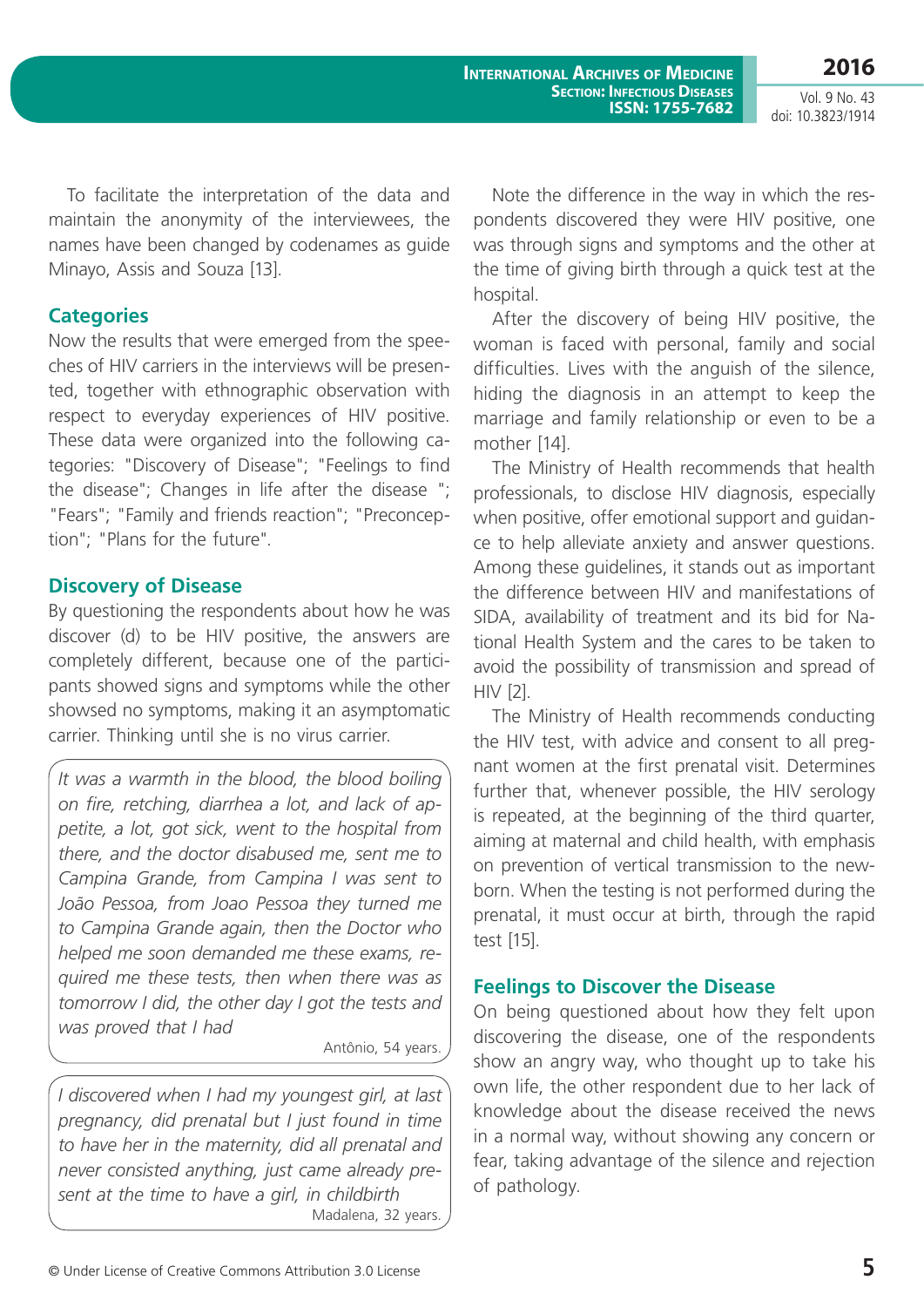**2016**

Vol. 9 No. 43 doi: 10.3823/1914

*Before I call home has come the urge to do anything to take my own life, before giving the news with afraid of my wife's reaction, my daughters, my fear was unbearable, my wife was the first person I gave the news, then she did not believe, then she said I do not believe , if I go home I take the exams for you to see, and for the girls to see, the first to know is you, if I go home, why if I do not, you can go arranging my funeral I do not return home alive.*

Antônio, 54 years.

*Feel nothing, I'm not afraid of anything, I am totally quiet, I do not believe I have the disease, even as it has the man, the guy who already lived, always did the exam and everything, and never gave anything in it, for what I do not believe I have.* 

Madalena, 32 years.

The initial fear displayed by the first respondent, Antônio, 54 years old, is due by the binding of the disease's to death and the fact that both the SIDA disease and its treatment is still a little discussed and known by society in general. Antônio discovered the disease in 2013.

The second interviewee, Madalena, 32 years old, who discovered the disease in 2009 claimed not feel anything and did not show any fear of being diagnosed HIV positive, facing the disease with greater ease. This statement, might be interpreted as a denial mechanism by interviewed in order to protect herself from her current reality. Reducing the perceived severity of a disease can often mean an attempt to assuage the anxieties related to death. However, this is a question that varies widely according to the psychological characteristics of each. An HIVpositive may react to the disease with an exaggerated emotional charge or almost indifferent, and can also switch pictures of anxiety and depression [16].

Study accomplished with 20 HIV positive participants in 2008 has been found that, initially, the fact of they discover themselves HIV positive triggered in patients a variety of feelings whether of fear or indifference. However, over time, this difficulty gives way to other feelings such as appreciation of life and change in daily life with a view to improving their quality of life. The studied showed that, despite being treated at a specialized service, they still find difficult to understand the disease [17].

### **Changes in Life after Illness**

Asked by which changes their lives had after the discovery of being positive sera for HIV, one of the interviewees is fully aware of his condition and knows that through the treatment and clarifications that had for health professionals about the disease, he knows that he can have a normal life, with proper care, while the other interviewed by not having any symptoms until think that she does not have the disease, and continues her "normal" life without due care or treatment.

*No change of life, I continue my life normally, with the advice of the doctor, Friends and support of the doctor. Here when I was transferred, a psychologist advised me too well and said I could lead my life in front, with the support I had, I kept my normal life, I did not feel anything, over time I have been taking the medication, it is over the vomit craving, it is over the warmth in the blood, just everything, everything, everything, thank God I did not feel anything or boredom felt more, what worried me most was the warmth that started a fire, from the soles of the feet until the core head, that fire that I was in agony, ran to the bathroom before the treatment, that's because it is good to take the exam, because sometimes we think we do not have and have, because I never dreamed I'd have this problem.*

Antônio, 54 years.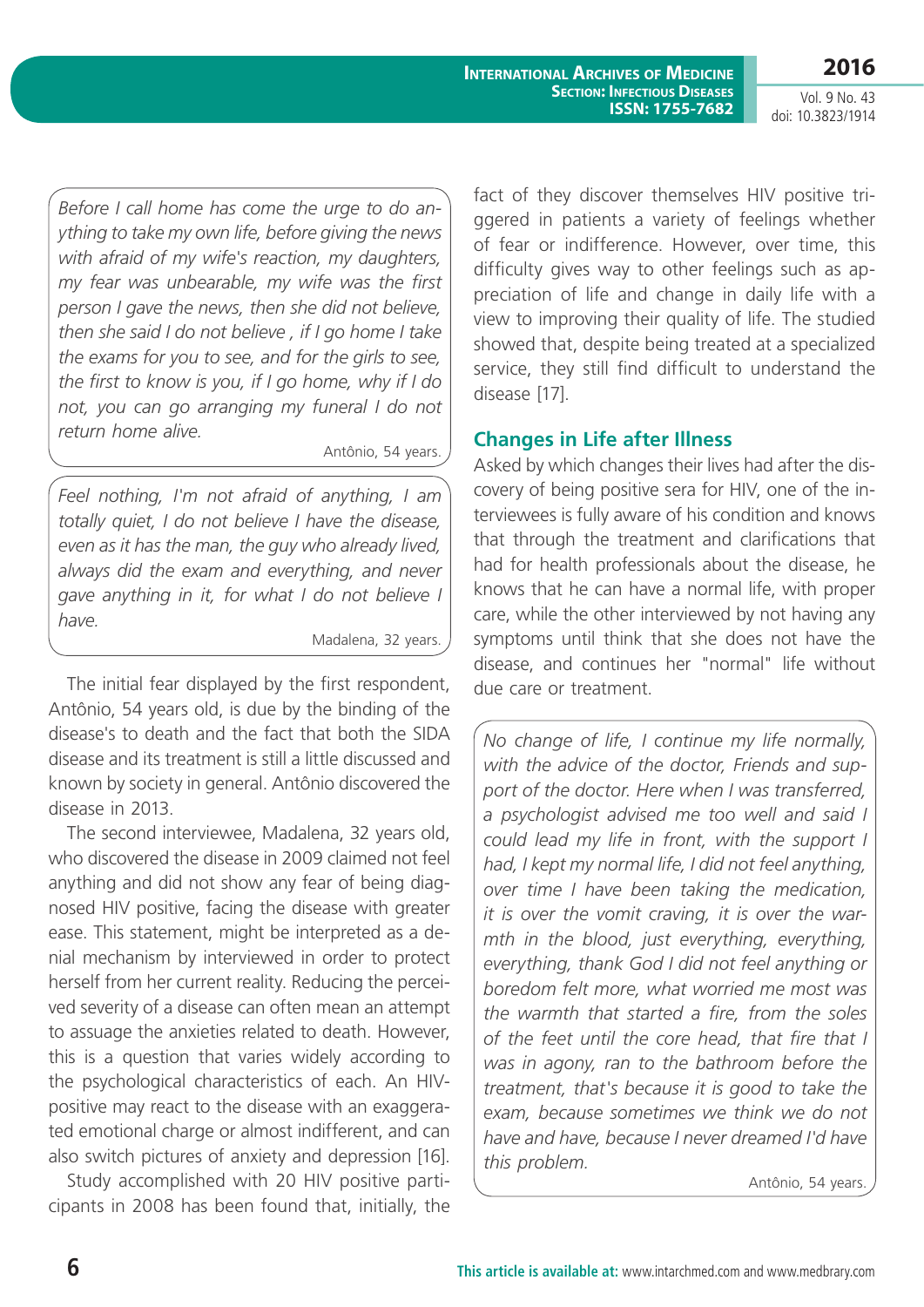**2016**

*Nothing has changed, I continue with my normal life, sometimes not even believe that I have this, I think sometimes I have no disease, I do not feel anything.*

Madalena, 32 years.

After its discovery in Brazil in the mid-80's, it can be noticed a positive development concerning to the quality of life of positive serous for HIV, with treatment, care and clarity of what it is the disease, carriers can have a perspective of long life, thus having a better quality of life. With this, SIDA is replaced by features of chronic disease and not a disease linked to death [18].

The evident success in the quality of life of sera positive for HIV was associated with the launch of a new drug, which was presented by science in 1996, and showed an effective response, in the inhibition of protease protein (a protein responsible for the transition of RNA from DNA viruses for human cell). After a few years the rise, it was possible to notice a significant drop in deaths from SIDA in the world. If in 1996 there were more than 15,000 deaths in Brazil. In the following year, the index fell to 12,078 and to 10,770 in 1998 [6].

In this context, through studies conducted with eight participants in the city of Recife-PE demonstrate that living with HIV has been strongly linked to stigma of death and prejudice [19]. It is of great importance to strengthen the educational forms and emotional support at diagnosis to further combat the serum positivity condition. The reduction of the social and emotional impact of the diagnosis is seen as key element for accession to future treatment plan and to living with HIV.

#### **Fears**

Before the questioning about their fears, one respondent clearly understands the magnitude of the condition, knows what care should follow so that will not have complications, while the other showed relapse, without any fear, does not understand the risk she runs and that makes others go due to her non-acceptance of the disease. So, spreads the virus to the population without even prove minimal concern.

*My biggest fear is I stay like that person I saw there in the Screening and Counseling Center - CTA, when she came out was already dying, I think that this woman did not live longer, I did not see her no more the CTA, this is my biggest fear of being in that situation, she was the first person I saw who had the same symptoms I was, she was a young woman, I think she did not have 30 years and she was finished, her arms was the fineness of a finger, the legs, mercy, seemed a triangle that there... Oh, that gives me the strength to continue the treatment and never miss a consultation, and not missing without medication.*

Antônio, 54 years.

*I'm not afraid of anything, I am totally quiet, I do not believe I have the disease, even because it has the man, the guy who already lived, always did the exam and everything and never gave anything, so I do not I believe I have. I do not do the treatment because I don't want to, I've been a few times I went to Joao Pessoa do the treatment, but people began to suspect that I had any disease so I did not came anymore.* Madalena, 32 years.

In this context, the possible physical changes show a constant concern in the daily lives of these individuals. It affects in psychological aspects, since the change of look results in much pain affecting the self-esteem, thus may cause the individual depression, thereby making it difficult to fight and control of the disease.

The individual acceptance of the disease, the social and emotional context in which the diagnosis was made interfere in a comprehensive way for the acceptance or non-adherence to treatment. Studies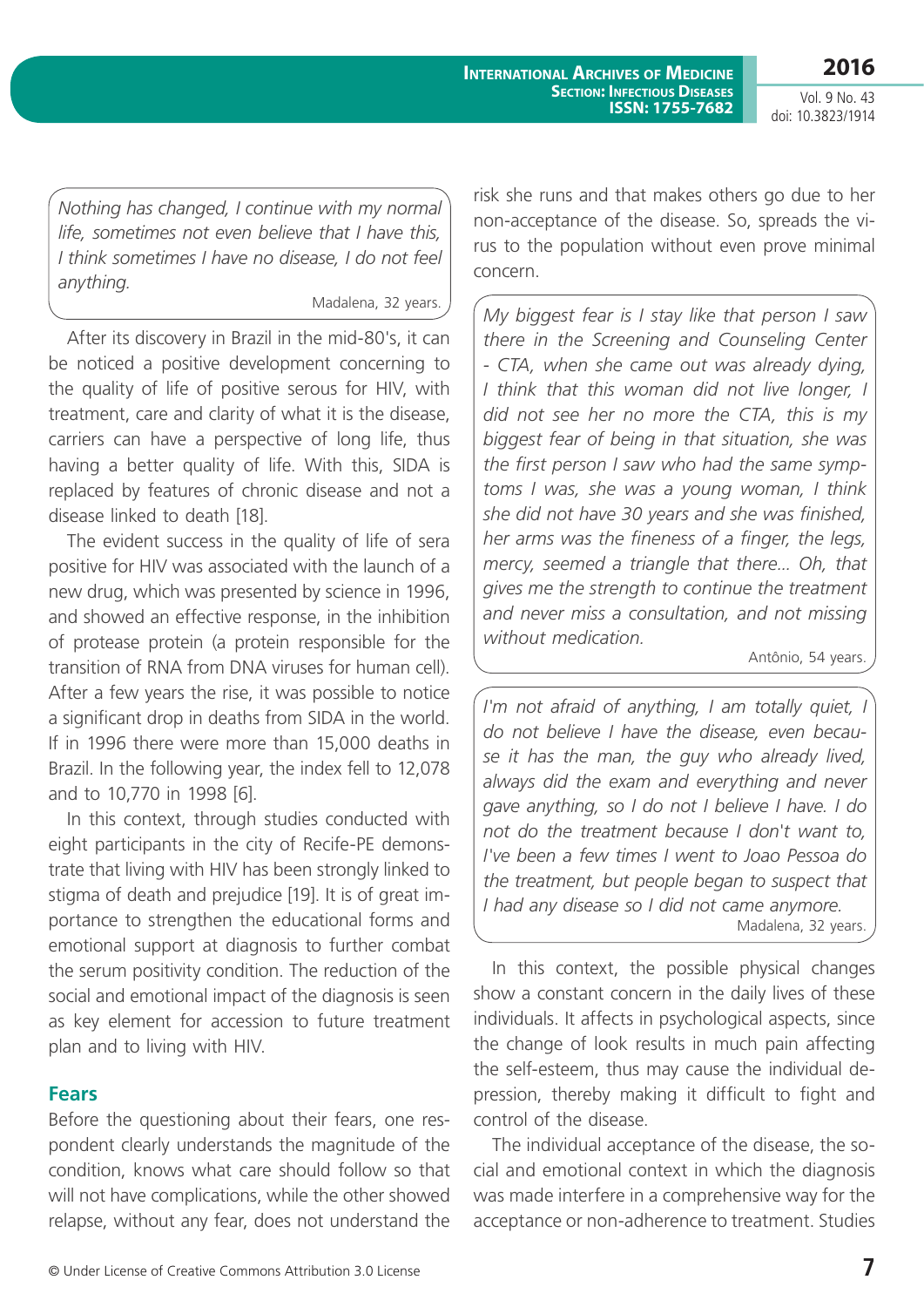**2016**

Vol. 9 No. 43 doi: 10.3823/1914

show that when they receive positive diagnosis for HIV/SIDA, even with pre and post counseling, the subjects showed an angry way and denial the no accepting of the disease, thinking they will die quickly or simply refuse to accept, thus hindering the control of the epidemic, and a better quality of life [20].

The membership concept brings out how the patient accepts his condition, how knows and activates their individual, psychological, emotional and social resources to face her, adherence to treatment is beyond the comprehension of just taking medication, or when the individual effects examinations of control, it is considered the action medical prescription and to take necessary medicine more not enough for a good treatment of the disease [21].

#### **Reaction of Family and Friends**

Asked how was the reception of family and friends, we realize that when there is a host family and people close, "friends", there is a better individual acceptance of the disease, thus making it easier the adherence to treatment and their awareness of the care needed for no spread of the virus to the population and better quality of life for the infected individual.

*I had no prejudice of my family, from nobody, my father and my mother were alive, but today every two have died, they supported me, my wife and my children never had a little prejudice, my brothers supported me, closed neighbors, my friends had no prejudice.*

Antônio, 54 years.

*My family did not know, nobody knows, never mentioned it to anyone* 

Madalena, 32 years.

Social support is defined as the action taken by groups or people of great personal significance (family, friends or neighbors), in some moments of life. With all the subjectivity and individuality of social support will depend on how each individual receive and interpret. For such support is necessary in principle acceptance of the disease, to be clear and not be afraid to express their doubts, fears and needs [22].

Family and close friends help significantly represent the way that strengthens and motivates the carriers of the virus for monitoring and adherence to treatment of the disease. Social support is very important for every human being, especially in moments of discovery and change, when adaptations are of course necessary for the overcome of the stress situations. The discovery of being HIV positive is a moment that the individual undergoes major changes and must adapt, so that only then can accept the conditions of the new life [23].

In this context the authors emphasize that social support is shown as a large magnitude action that involves a positive link between the infected person and his social field, thus contributing to the satisfaction of social needs, promoting completion so there facing the new existing conditions.

#### **Preconception**

When asked about the positioning of the society in the face of SIDA pathology, patients proved unanimous in demonstrating that there is a prejudiced and discriminatory position on this issue, even though are individual or social. In this context, these problems have been experienced as a bias and acceptance problems, according to the following talks:

*It had prejudice in church I walked, I saw some ladies talking about my problem and we knew that they were with prejudice, then I left the church and went into depression when I got in the bank, which only had a place that was full I sat, I sat in that place there was no one, near the other brothers and other sisters, and they disguised, stay sitting a little, then rose and*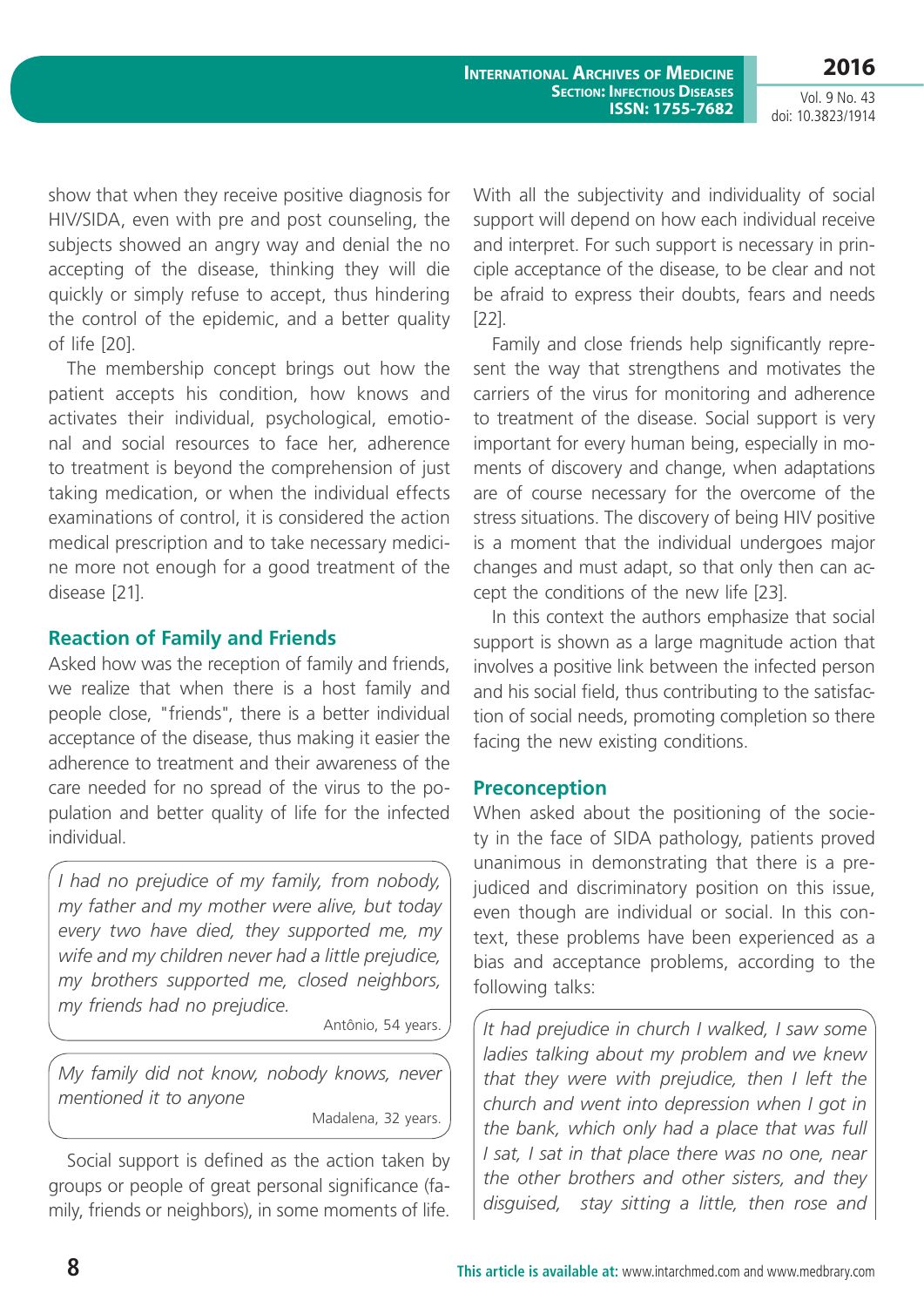**2016** Vol. 9 No. 43

doi: 10.3823/1914

*went to sit in another corner, they spoke to me by far, not embraced, that before the end of the cult, they embraced, took in hand but so far, we knew that they were in schism of something, then I talked to the pastor and he said no, I did not see prejudice, then he said from today you will sit in front with me, you believe that I sat between him and his wife, the pastor, she got up, and was there for the church door outside and left the corner of the empty seat, and chair was unoccupied during the all the cult, and no one else sat, oh ready I did not say anything to the pastor, I was disgusted, left the church, and no one was in my house hit despair then I fall in the world...*

Antônio, 54 years.

*No, no one knows, not tell anyone.* Madalena, 32 years.

Prejudice and discrimination are experienced daily in society by people with HIV, the syndrome is still surrounded by paradigms and uncertainties, which make the infected themselves do grip of a silence that prevent them clarify their doubts and facing better form their conditions of having an incurable disease, which, but with treatment will be a better estimate of life and quality of the same [24].

Positive sera adhere to silence as a form of protection and prevention of possible bias that may receive, they have fear that after the discovery of society that they are HIV positive, this discovery may lead to social exclusion, and that way they are excluded themselves. Silence joined generates the positive sera the condition of not having anyone to share and clarify their doubts, fears, anxieties about his current health condition, putting them in a vulnerable situation [25].

Prejudice, fear and social exclusion are factors that characterize the epidemic of striking and unusual way. Having HIV is living with an individual and social burden by guilt. Sera positive for HIV tend to face lack in emotional relationships whether in family or social, and in sexuality. This generates feelings of rejection and fear, these difficulties can lead to psychological and physical damage thus impairing their quality of life [26].

Human behavior is patterned by an act "right" or "wrong" that bind the society to follow in ways considered desirable, so that biased concept of the disease have to be overcome in the social sphere, to prevent self-image of being different or abnormal for being HIV positive [27].

#### **Plans for the Future**

Asked about what would be the plans for the future, both of respondents demonstrate just want to move forward in a peaceful and happily way with their family, children and husband.

*My plan is to go on my way, at church and always stick with my family, living a normal life in peace, because work I can not anymore, this I know that I can not, even told by doctors, working in warmth, avoid sunbathing hot, dust, was more what Dra. Sonia recommended me.* Antônio, 54 years.

*I want to be very happy with my children, and continue my life.*

Madalena, 32 years.

The lack of clarification and knowledge about what is SIDA linked to the normally biased way to face this epidemic takes infected people to express, in the most varied ways, their feelings about this syndrome. The erroneous way in which the epidemic has been associated with specific groups and for being an STD (sexually transmitted disease) and linked to death, helping people to develop, with different forms and intensity of demonstrations, a sense of irrational fear about the diagnosis of HIV infection [28].

Following some theoretical models, it attempts to explain the emergence of this feeling of fear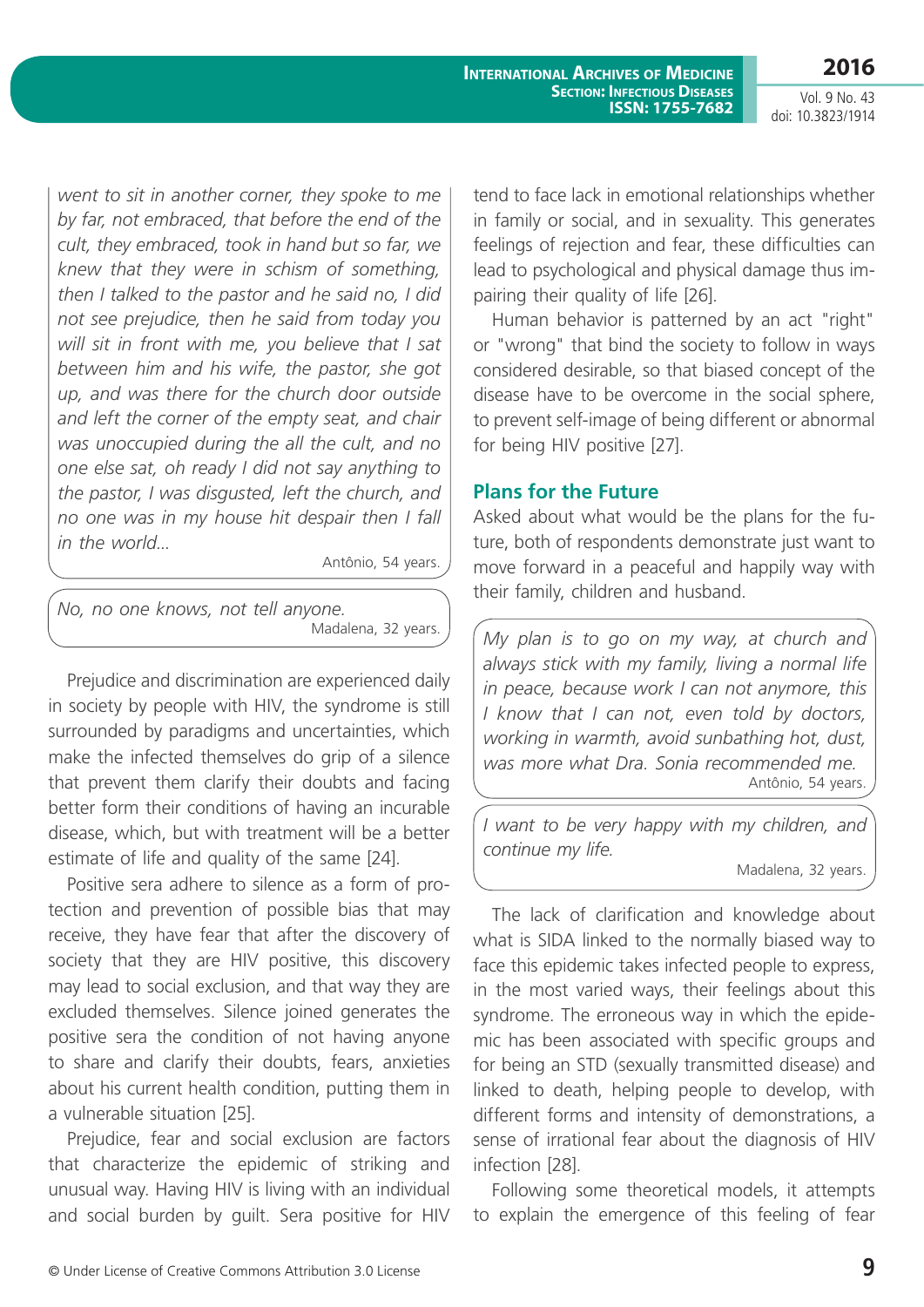**2016**

that people develop in relation to SIDA, doing an integration of cognitive, psychoanalytic and physiological theories of tension and "stress" that, according to the authors of the theories, comes from a extrinsic stimulus termed as being superior to individual adaptation mechanisms of their new health condition.

### **Final Considerations**

This research allowed us to understand in a more comprehensive way some problems that arise in the SIDA disease. Especially those relating to the prospects of life and disease coping alternatives, by addressing issues involving aspects of everyday experiences of respondents.

With this study it can be identified the phases of the pathology in which respondents were, one patient was in asymptomatic phase, which is the phase to be HIV positive, and the other at the stage of full-blown SIDA, with signs and symptoms quite specific.

It was noted in interviews that the best way to combat the disease begins with the very acceptance of the pathology for the individual infected. With the lack of clarification and truthful knowledge about what it is about the SIDA disease, and the connection in the usual biased way to face this epidemic, it induces infected individuals to express, in the most different ways, their feelings before the syndrome, from despair to disbelief of being a carrier of the disease.

The HIV infection, more than a problem to be faced by health services, should be considered a social and cultural phenomenon quite complex, where there is a very large discrimination with carriers and a lot of lack of knowledge by the public about this infection, meriting the use of new methodological approaches and promoting public equity policies to improve the quality of life of patients.

### **References**

- **1.** Gomes, Amt; Silva, Emp; Oliveira, DC. Representações sociais da AIDS para pessoas que vivem com HIV e suas interfaces cotidianas. *Rev. Latino-Am. Enfermagem*, v. 19, n. 3, p.485-492, 2011.
- **2.** Brasil. Ministério da Saúde. *Portal do Programa Nacional de DST e AIDS do Ministério da Saúde do Brasil*. Disponível em: <http//www.aids.gov.br> acesso em: 15 abril de 2014.
- **3.** Motta, MGC. Et al. Vivências da criança com HIV/AIDS doi: 10.4025/ciência cuidado de saúde. *Ciência, Cuidado e Saúde*, v. 11, n. 4, p. 681-686, 2013.
- **4.** Junqueira, Mfr, et al. Enfrentamento de pessoas com hiv/aids. Goiânia. *Rev Saúde Pública*, v.9, n.16; p.22-31, 2013.
- **5.** Schwartz, T; Vieira, R; Geib, Ltc. Apoio social a gestantes adolescentes: desvelando percepções Social. *Ciência & Saúde Coletiva*, v.16, p.2575-2585, 2011.
- **6.** Brasil. Ministério da Saúde (BR). Secretaria de Vigilância em Saúde. Programa Nacional de DST e AIDS. *Manual de adesão ao tratamento para pessoas vivendo com HIV e AIDS*. Série A. Normas e manuais técnicos. Brasília (DF): Ministério da Saúde; 2010. (Série Manuais, nº 85).
- **7.** Brasil. Ministério da Saúde. Secretaria de Vigilância em Saúde. Programa Nacional de DST e AIDS. *Manual de adesão ao tratamento para pessoas vivendo com HIV e AIDS*. Série A. Normas e manuais técnicos. Brasília (DF): Ministério da Saúde; 2008. (Série Manual, nº 84)
- **8.** Moura, El; Souza, Np. Transmissão vertical do HIV: expectativas e ações da gestante soropositiva. *Revista Latino-Americana de Enfermagem*, v. 14, n. 3, p. 405-413, 2006.
- **9.** Prodanov, Cc; Freitas, Ec. *Metodologia Do Trabalho Científico*: métodos e técnicas da pesquisa e do trabalho acadêmico. 2. ed. Rio Grande do Sul: Universidade Feevale, 2013. 277 p.
- **10.** Brasil. Conselho Nacional de Saúde/Ministério da Saúde (CNS/ MS). *Resolução Nº 466/2012 do, e em suas complementares* (Resoluções CNS/MS 240/1997, 251/1997, 292/199, 303/2000, 304/2000, 346/05 e 347/05. Brasília: MS, 2012.
- **11.** Nakamura, Fy; Moreira, A; Aoki, Ms. Monitoramento da carga de treinamento: a percepção subjetiva do esforço da sessão é um método confiável. *Revista da Educação Física/UEM*, v. 21, n. 1, p. 1-11, 2009.
- **12.** Fonseca, C. Quando cada caso NÃO é um caso: pesquisa etnográfica e educação. *Rev. Bras. Educ*., Rio de Janeiro, n. 10, abr. 1999.